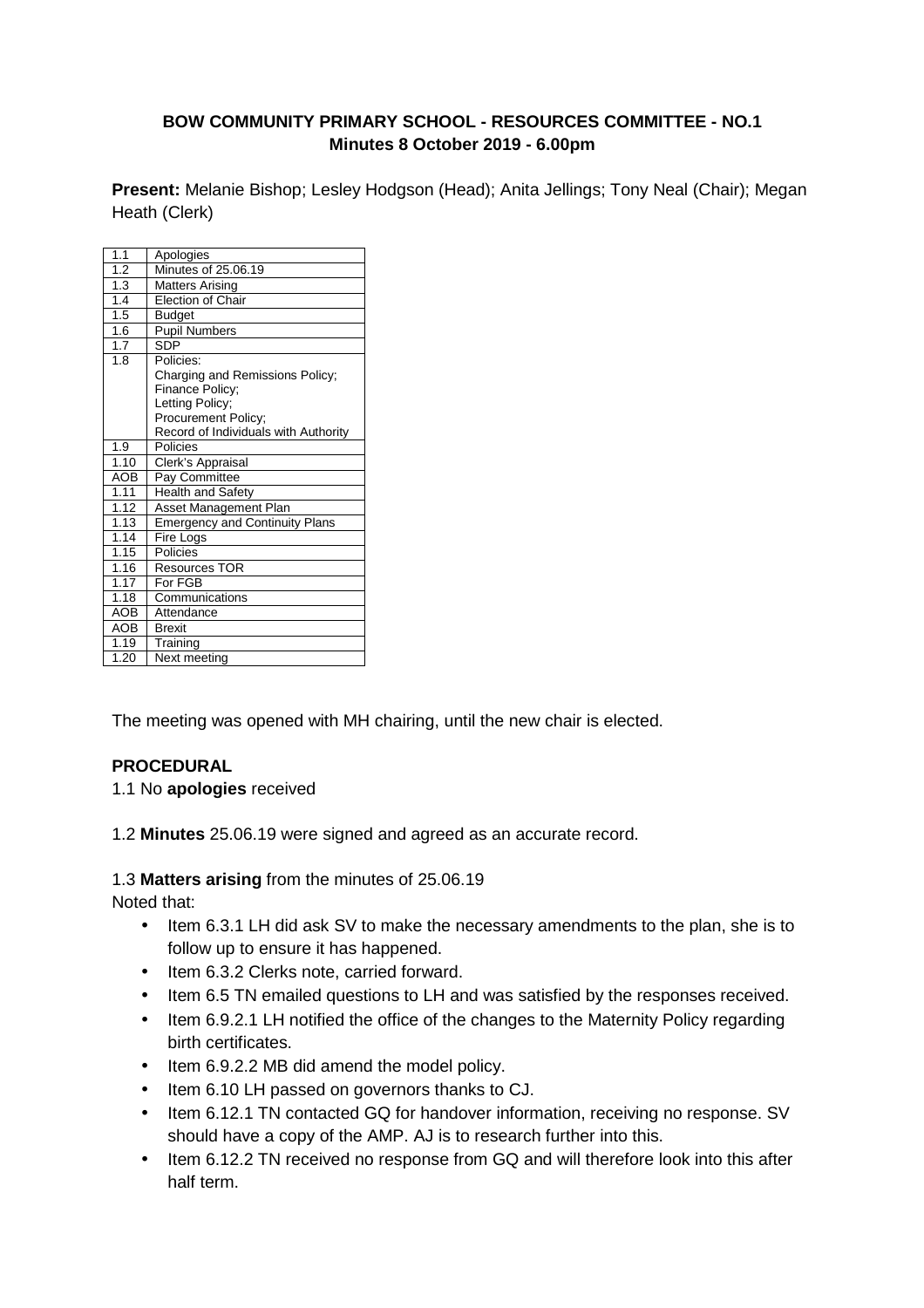- Item 6.12.3 TN has looked into the Health and Safety Policy, he believes there are no amendments, but will confirm at FGB.
- Item 6.15 MB contacted the chair of the Parish Council, and AJ formally wrote to the clerk of the Parish Council. Neither have responded.

**ACTION: 1. LH to check with SV that the necessary amendments have been made and to have the plan reissued.** 

**2. MH to add 'looking further into having solar panels installed and the possibility of having companies sponsor individual new doors' to February agenda.** 

**3. AJ to seek 'unlocked' copy of the AMP.** 

**4. MH to send current Health & Safety policy to TN.**

**5. TN will confirm status of Health and Safety Policy and bring it to FGB to be ratified.** 

**6. AJ is due to review the Single Central Record at the end of October.** 

## 1.4 **Election of Chair**

Noted that:

- TN was nominated as potential chair. TN left the room. All governors remaining agreed that TN was to be the chair.
- TN entered the room. TN accepted.

TN takes over as chair of the meeting.

# **FINANCE**

# 1.5 **Budget**

Detailed Budget Monitoring reports circulated electronically before the meeting. Noted that:

- Governors asked if there is a plan to spend the capital?
	- o LH explained that the capital is to be spent on new doors.
		- o LH has been looking into whether all external doors actually need a key. Many of them will need to be push-bar fire doors but the only ones that will need a key are the main front and back door, and some of the internal cupboards. In terms of security, there are motion detectors throughout the school.
		- o AJ contacted North Tawton fire station to review our fire exits but they are unable to attend.
- Governors asked how much of the capital will be spent on the new doors. o LH explained that all of it will be.
- FOBS have contacted governors asking what we suggest spending their money on.
	- o AJ did provide FOBS with a list 18 months ago, but received no response.
	- o The treasurer has asked for an up-to-date list for them to consider.
	- o It was suggested that it would be useful to influence FOBS's spending, on the understanding that it is not the governors' place to decide how any money is spent.
	- o AJ will discuss possibilities with FOBS.
- The TA overspend
	- o This was due to sick cover.
	- o KS1 classes need support all the time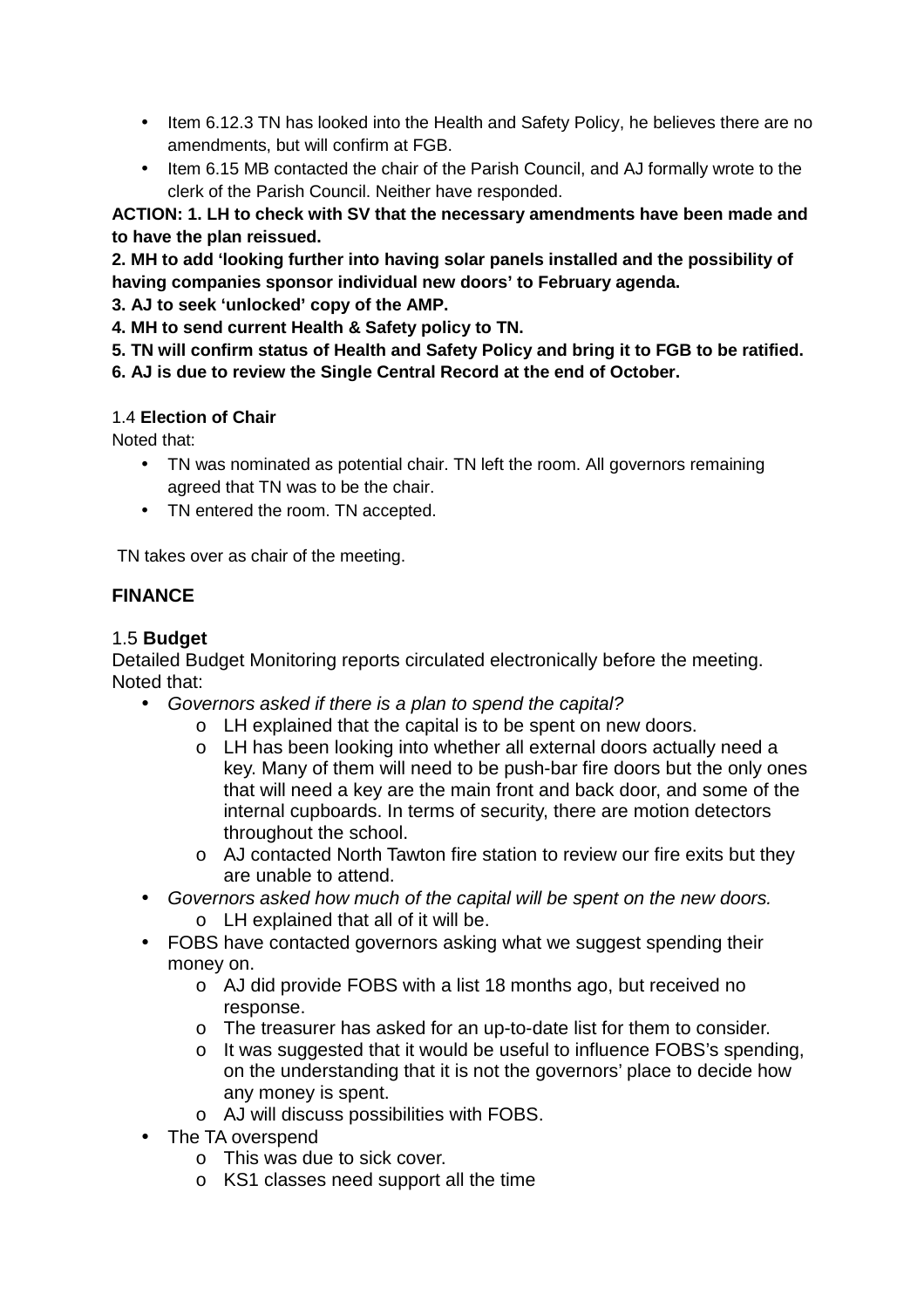- o Tricky pupils required 1:1 support
- o Governors asked if the unfunded 1:1 TA was still ongoing?
	- LH explained that part of the unfunded 1:1 TA is still in place, however the child in question has vastly improved in many areas and they now have an EHCP in place, but 1:1 support is very much needed for the learning opportunities for the rest of the class
- o Another young child requires 1:1 TA. They are exhibiting aggressive behaviour. There is an EHCP in place, but this only covers 11 hours of spread across the week.
- o Governors asked if the overspend is stable?
	- **EXTER** LH explained that it is for now. However the school has to pay the first £6000 of support for each child with an EHCP.
- SCOMIS are charging us for daily back-ups. LH is to look into alternative back-up methods to reduce this cost.
- Potential carry-forward may be spent on classroom support.
	- o Both Badgers and Stags have no morning TA support. Both of these classes have pupils that would benefit from extra support, however, due to the greater need in the other classes, they are not receiving this.
	- o The mental health and safety of staff and pupils is a concern, and extra 1:1 TAs would help alleviate this.
	- o All governors agreed that potential carry-forward should go towards classroom support.
- Recent government changes have been included in the Detailed Budget Monitoring. Suzette will provide us with the exact figures during her next visit in November.

# **ACTION: 1. AJ to set up meeting with FOBS to discuss their proposal.**

**2. LH to look into alternative IT back-up methods.** 

# **3. LH to reforecast the budget after her meeting with Suzzette in November.**

# 1.6 **Pupil Numbers**

Noted that:

- The pupil forecast for the next 3 years are: 2020 16 pupils, 2021 10 pupils, 2022 - 1 pupil.
	- o These figures are received from Bow Bears Preschool, based on their current pupil numbers. They are therefore not an accurate forecast.
- There are currently 126 pupils on the role.
- Pupils numbers are slowly reducing.
- In addition to last year's Year 6s that have now moved on, there were a number of pupils that left the school during the year that were not possible to predict.
- Governors asked how low the number of pupils needs to get before we consider reducing down to 4 classes?
	- o LH explained that they would consider reducing to 4 classes if numbers reduce to 115 pupils or lower; we would start to look at class structure and forecast pupil numbers, once it dipped below 120 pupils.

# 1.7 **SDP**

Handouts distributed at the meeting, 'Resources Learning Walks' and 'Development Plan Targets'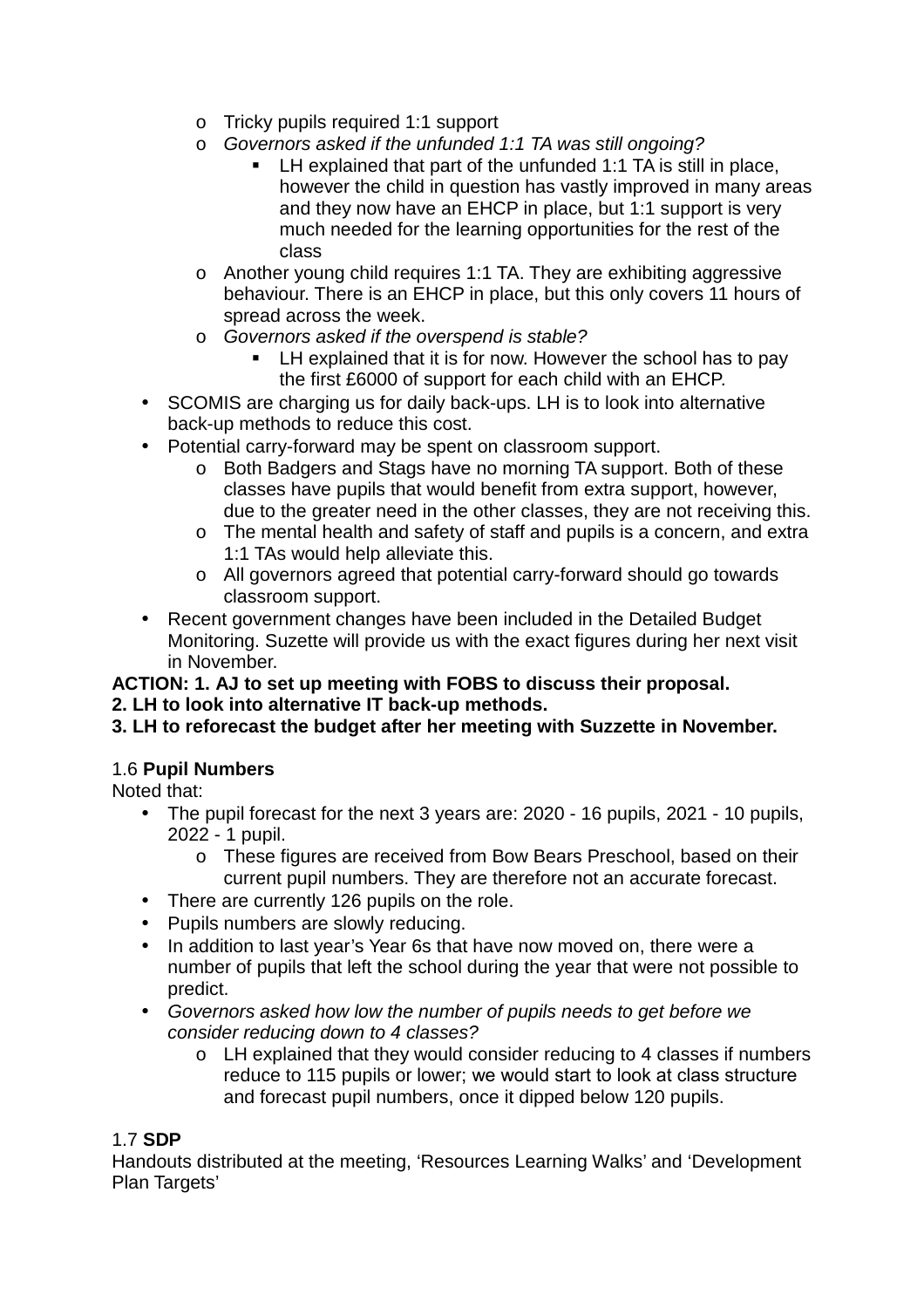Noted that:

- Autumn learning walks for ALL governors are curriculum focused, to tie in with the new OFSTED framework.
- Spring learning walks can be tailored to suit each governor's area of focus, lifted from the TOR.
- There will be a format for the walks to adhere to, and they will be reported to FGB.
- LH will have to produce the Pupil Premium report before the related learning walk.
- The governance column on the development targets could be stronger. If OFSTED believe this to be a weak area then it is one they will focus on. TN described a spreadsheet lifted from the NGA which enables us to provide evidence of our SDP progress to OFSTED.
- Governors asked if the SDP had been linked with the budget?
	- o LH explained that yes, it had. A copy is available on the 'back-room' of the school website.

# **ACTIONS: 1. TN to send NGA spreadsheet to AJ.**

## 1.8 **Policies**

Handout distributed at the meeting, 'Resources Policy Calendar'. Noted that:

- On the Policy Calendar Red are statutory; black are non-statutory; and highlighted means it might be moved to another governor, under the updated TOR.
- There and no changes to the following policies and they are recommended for adoption: Charging and Remissions Policy; Finance Policy; Letting Policy; Procurement Policy; Record of Individuals with Authority.
	- o Proposed by TN. Seconded by MB. Agreed by ALL.

# **ACTION: MH to upload all policies to the private governor area of the website.**

#### **PERSONNEL**

# 1.9 **Policies**

Covered in Item 1.8.

#### 1.10 **Clerk's Appraisal**

Noted that:

• Agreed date of the Clerk's Appraisal is 20.05.19. Time to be agreed later.

#### AOB **Pay Committee**

• The Pay Committee is to meet on 03.12.19 at 5pm.

# **PREMISES**

#### 1.11 **Health and Safety**

Noted that:

• There are no health and safety issues to report.

#### 1.12 **Asset Management Plan**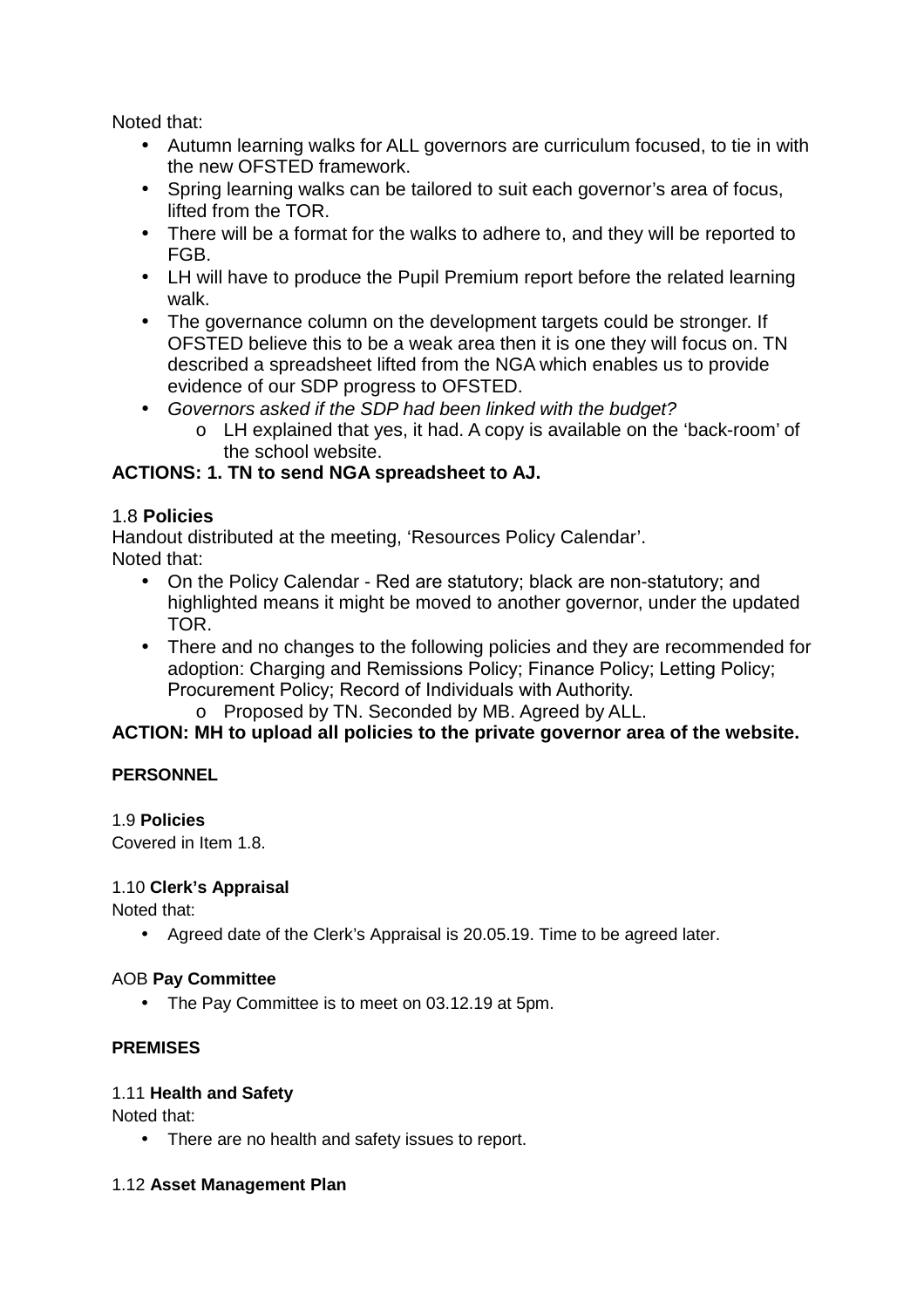Noted that:

- AJ and TN did a walk noting maintenance needs throughout the school.
- Someone is being paid to do odd jobs once a month.
- The guttering and drains needs to be prioritised.
- Governors asked if anything needs to happen as the result of a recent incident where a child managed to escape from the inner school grounds.
	- o LH explained that this is the first time this has happened. The child in question was not flagged up from their pre-school. Now they are known as a risk, staff will be even more aware of their exact whereabouts.
	- o The low risk level of this happening again does not justify the cost of putting up a fence between the car park and the school field.
	- o If something did happen to a child then there would be serious consequences. The situation will be continuously monitored and reviewed if necessary.
	- o Governors asked if we have fed this back to the pre-school to potentially prevent this lack of awareness in the future?
		- LH explained that she has not had a meeting with them yet, but will definitely bring this up when she does.
- The rubber matting under the metal climbing frame needs to be replaced. This was suggested as an item FOBS could help fund.

#### **ACTION: 1. LH to arrange to have the guttering and drains cleared.**

#### **2. AJ to suggest FOBS help fund a new rubber mat under the metal climbing frame.**

## 1.13 **Emergency and Continuity Plans**

Noted that:

• This item was discussed in matters arising. Both AJ and TN are covering GQs former areas, until a new governor is enrolled.

## **ACTION: 1. TN to review the Emergency Plan and ensure the updates identified in summer are applied**

#### 1.14 **Fire Logs**

Noted that:

• The fire logs have been checked by AJ.

#### 1.15 **Policies**

Noted that:

• Covered in item 1.8.

### **GOVERNANCE**

#### 1.16 **Resources TOR**

Noted that:

• All of the TOR need to go to FGB.

**ACTION: MB to look over her areas in the draft TOR and feedback any concerns to AJ.** 

1.17 **For FGB**